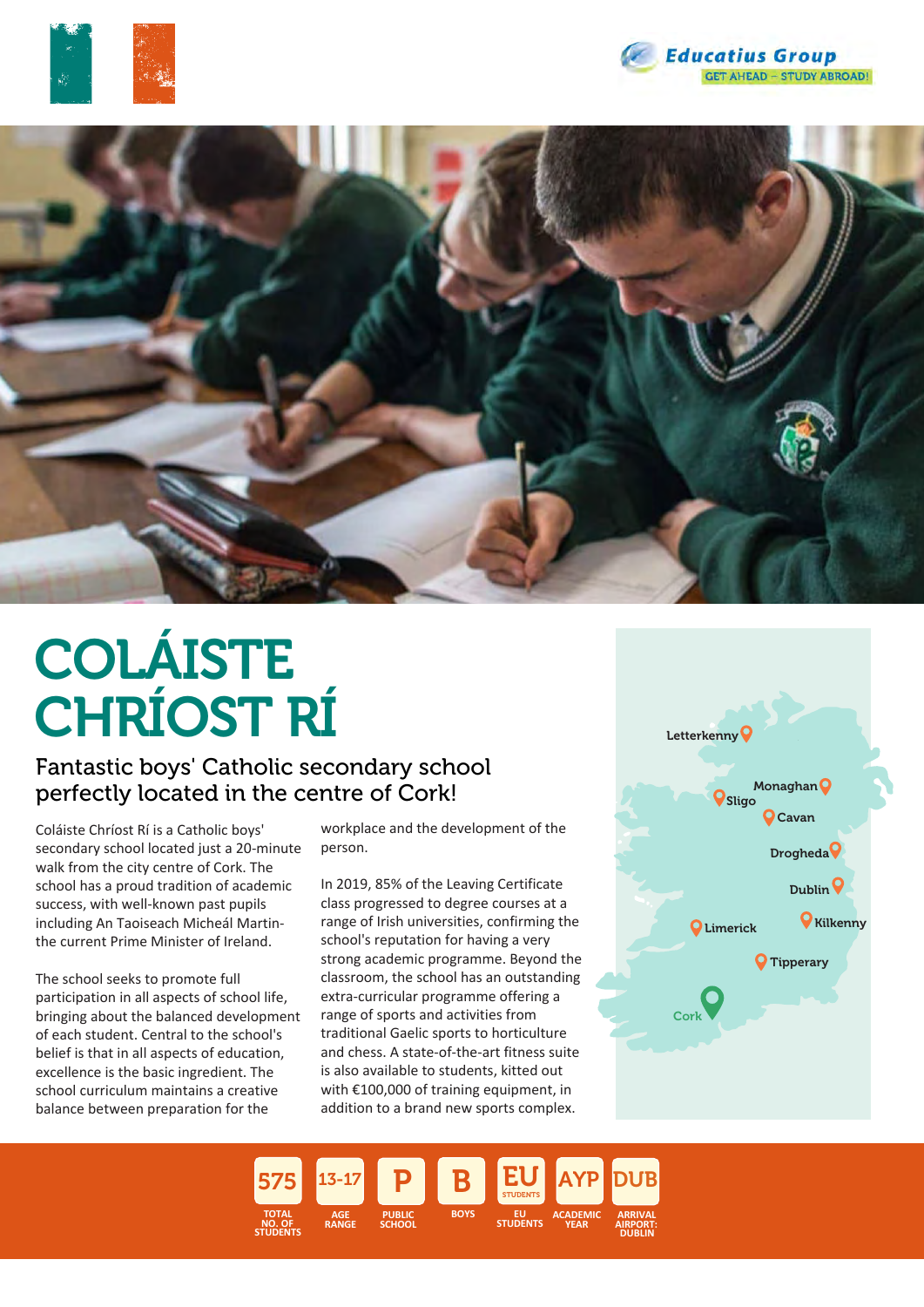

## COLÁISTE CHRÍOST RÍ

#### STUDY OPPORTUNITIES

Junior Cycle (Junior Certificate) Transition Year Senior Cycle (Leaving Certificate)



## SCHOOL SUBJECTS

### JUNIOR CYCLE SUBJECTS

#### **Core Subjects:**

English, Maths, French, Science, History, Geography, Physical Education, Religious Education, Social Personal & Health Education, Civic Social & Political Education, ICT

**Optional Subjects:** Business Studies, Visual Art, Graphics, Materials Technology Wood, Engineering



## SENIOR CYCLE SUBJECTS

#### **Core Subjects:**

English, Maths, Religious Education, Physical Education, Relationships & Sex Education, Social Personal & Health Education

#### **Optional Subjects:**

French, Geography, Physics, Economics, History, Chemistry, Business, Design & Communication Graphics, Art, Biology, Accounting, Engineering, Geography, Construction Studies